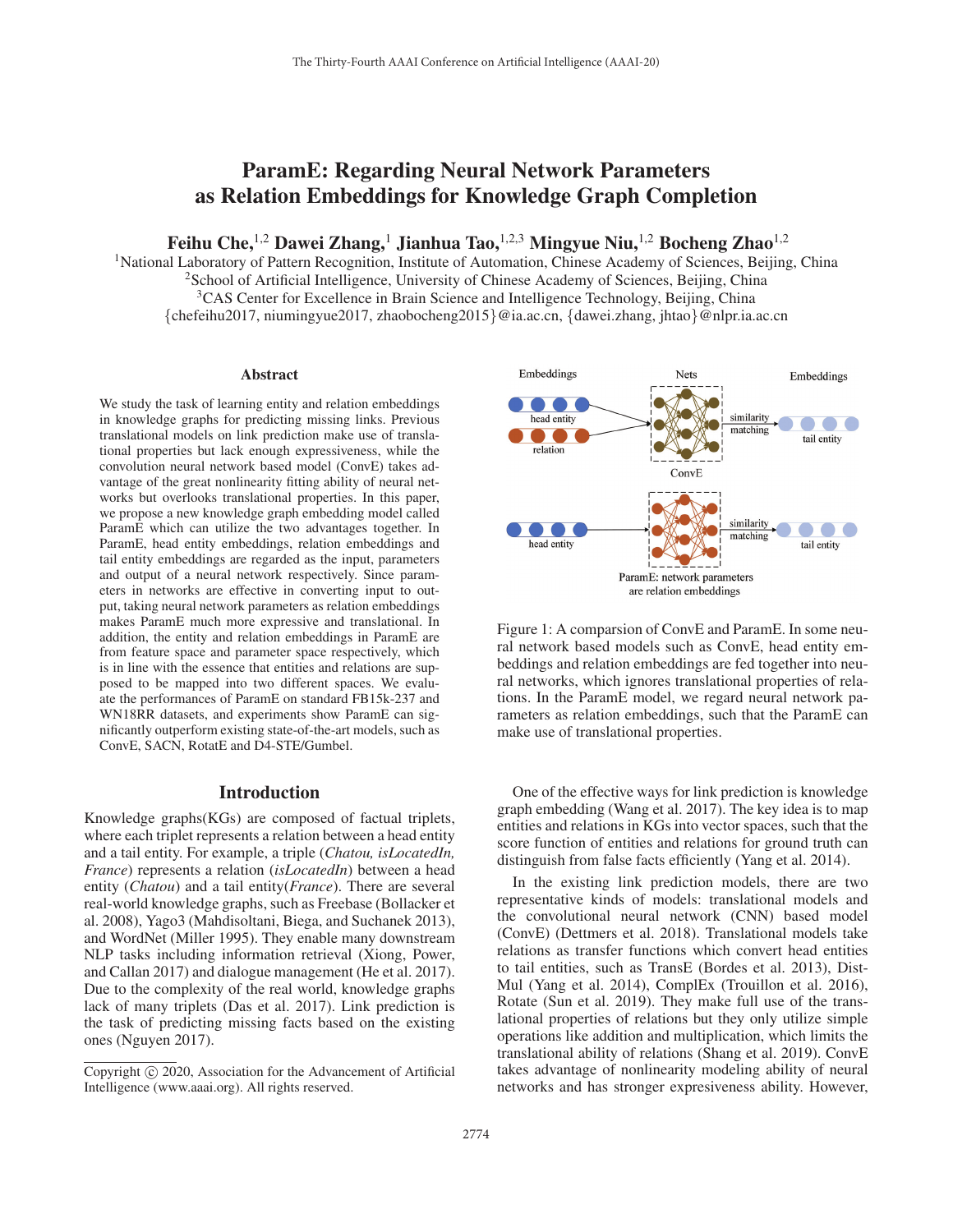since ConvE feeds the neural network with entities and relations together, it ignores the translational properties of relations in KGs (Shang et al. 2019).

In one triplet, the relation can be regarded as a transfer function (Wang et al. 2017), and neural networks are effective tools for fitting complex functions (LeCun, Bengio, and Hinton 2015). In order to combine the two advantages, this paper proposes a new kind of knowledge graph embedding model called ParamE. In ParamE, head entity embeddings, relation embeddings and tail entity embeddings are regarded as the input, parameters, and output of a neural network. The proposed model becomes much more expressive and translational because parameters do well in converting input to output. Regarding neural network parameters as relation embeddings can help head entity embeddings and relation embeddings have more multilevel interaction. In Figure 1, we compare ParamE with ConvE (Dettmers et al. 2018). Head entities and relations are fed into neural networks together in ConvE, but ParamE considers relations as transfer function parameters rather than the input.

Apart from regarding relations as network parameters, the proposed model utilizes three different kinds of neural network architectures: multilayer perceptrons (MLP) (Goodfellow, Bengio, and Courville 2016), convolution layers (Krizhevsky, Sutskever, and Hinton 2012) and gate structure layers (Hochreiter and Schmidhuber 1997), called ParamE-MLP, ParamE-CNN, ParamE-Gate, respectively. Experiments show the proposed model can achieve good performance with different network architectures.

According to our statistics in Table 4 and Table 5, the relation frequency has an obvisious uneven distribution in the two datasets. The largest number relation may even be ten times or one hundred times than other relations. However, experiments show the problem of unbalanced distribution does not have a distinct influence on ParamE.

In summary, the proposed model regards neural network parameters as relation embeddings, such that the model has stronger expressiveness and translational properties. Since entities and relations are different kinds of words, entities and relations in ParamE are embedded into feature space and parameter space, respectively. Experiments show the proposed model is effective comparing with the existing stateof-the-art model, such as ConvE, SACN, RotatE and D4- STE/Gumbel. Our contributions are as follows:

- To the best knowledge of us, this paper is the first to regard neural network parameters as relation embeddings, which can make the proposed model much more expressive and translational.
- The proposed model considers entity embeddings and relation embeddings are from different vector spaces(feature space and parameter space), which is in line with the fact that entities and relations are different kinds of words.
- This paper implements ParamE with multilayer perceptrons, convolution layers and gate structure layers, and experiments show ParamE is a general model for different network architectures.

# Related Work

In this section, we introduce several kinds of KG embedding models, such as translational models, ConvE (Dettmers et al. 2018), and other KG embedding models with deep learning methods.

Several typical translational models are TransE (Bordes et al. 2013), DistMult (Yang et al. 2014), ComplEx (Trouillon et al. 2016) and Rotate (Sun et al. 2019). TransE is an initial translational model. TransE considers the addition operation between the head entity and the tail entity. DistMul uses a bilinear diagonal model and weighted element-wise dot products to learn embeddings. ComplEx improves Dist-Mul by complex-valued embeddings in order to better model asymmetric relations. In ComplEx, entity and relation embeddings lie in a complex space rather than a real one. RotatE could be taken as an extension of ComplEx, because it defines each relation as a rotation from the source entity to the target entity in the complex vector space so as to model and infer various relation patterns including: symmetry/antisymmetry, inversion and composition. The operations of these translational model are mainly addition and multiplication, which results in less expressive KG embeddings though they are easier to train and require fewer parameters.

Different from translational models, ConvE benefits from strong expresiveness of neural networks (Dettmers et al. 2018). In ConvE, the embeddings of head entities and relations are concatenated and reshaped into an input matrix, then the matrix is fed to multiple convolution layers. Different convolutional filters generate multiple feature map tensors to get the global information, next the tensors are projected to the embedding dimension via a fully connected layer. In the end, the tensors have a similarity matching with all entities embeddings to get the tail entity.

There are also other knowledge graph embedding models which utilize deep learning methods. NTN (Socher et al. 2013) combines head and tail entities by a relationspecific tensor and maps them to a non-linear hidden layer. NAM (Liu et al. 2016) achieves semantic matching with a deep neural network, and it concatenates the head and relation embeddings in the input layer and feed them into a deep neural network. KBGAN (Cai and Wang 2017) uses generate adversarial networks to help improve the performances of a wide range of existing knowledge graph embedding models. In order to absord graph structure information for knowledge graph embedding, SACN utilizes knowledge graph connectivity structure, node attributes and relation types by a weighted graph convolutional network (Shang et al. 2019).

Traditional translational models make the best of translational property, but are not expressive enough. On the contrary, ConvE makes full use of neural network modeling ability, but ignores the translational property. The translational property and nonlinearity fitting ability of neural networks are both essential in KG embedding. Regarding the neural network parameters as relations embedding helps us to take the two advantages both.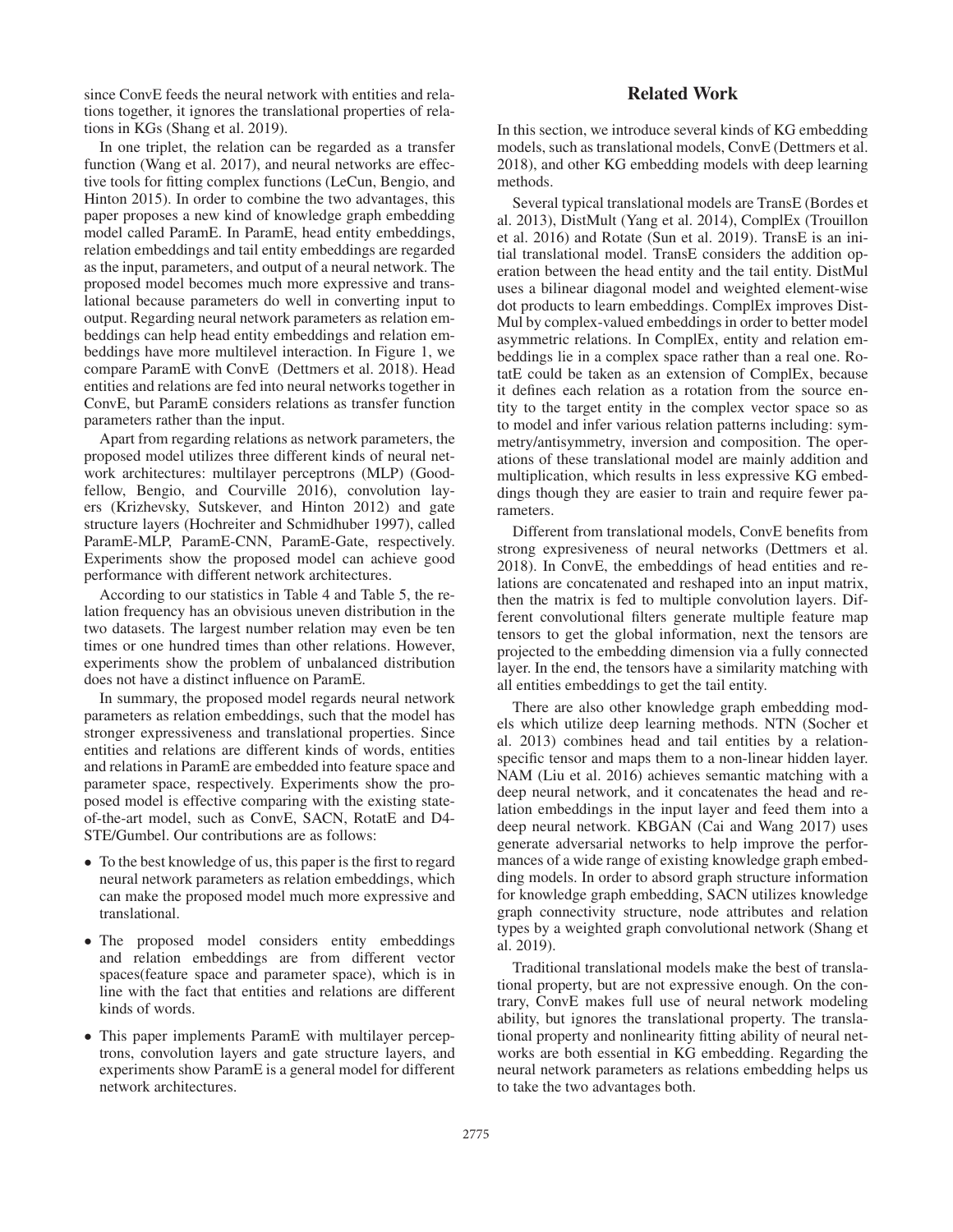# Method

The main idea of the proposed model is to regard neural network parameters as relation embeddings, which makes ParamE much more expresive and translational. Other than neural network parameters, the architectures also play an import role in the performances of neural networks. In order to confirm whether ParamE is a general architecture for different architectures, we implement ParamE with three different architectures: multilayer perceptrons, convolution layers, and gate structure layers, called ParamE-MLP, ParamE-CNN, ParamE-Gate. In this section, we introduce the three ParamE models.

# ParamE-MLP

Multilayer perceptrons, also called feedforward neural networks, are the typical deep learning methods. A feedforward network defines a mapping  $y = f(h; r)$  and learns the value of the parameters **r** that result in the best function approximation (Goodfellow, Bengio, and Courville 2016), where **h** represents the input.

In ParamE-MLP, **h** is the head entity embedding, **r** is the relation embedding, and **y** is the interaction result of head entity embedding and relation embedding. Next, **y** has a similarity matching with all entity embeddings, and we expect the matching of **y** and the tail entity embedding gets the highest score.

Specifically, ParamE-MLP uses a three layers feedfordward neural network. The whole process is shown in the followings:

$$
\mathbf{y}_1 = \mathbf{f}(\mathbf{W}_0 \mathbf{h} + \mathbf{b}_0) \tag{1}
$$

$$
\mathbf{y}_2 = \mathbf{f}(\mathbf{W}_1 \mathbf{y}_1 + \mathbf{b}_1) \tag{2}
$$

$$
y = f(W_2y_2 + b_2)
$$
 (3)

where  $\mathbf{h} \in \mathbb{R}^d$  represents the input head entity embedding,  $\mathbf{W}_0 \in \mathbb{R}^{d_1 \times d}$ ,  $\mathbf{W}_1 \in \mathbb{R}^{d_2 \times d_1}$ ,  $\mathbf{W}_2 \in \mathbb{R}^{d_3 \times d_2}$  are the weights of the first, second, third hidden layers respectively;  $\mathbf{b}_0 \in \mathbb{R}^{d_1}$ ,  $\mathbf{b}_1 \in \mathbb{R}^{d_2}$ ,  $\mathbf{b}_2 \in \mathbb{R}^{d_3}$ , are the biases of the first, second, third hidden layers respectively;  $d$  is the embedding dimension,  $d_1$ ,  $d_2$ ,  $d_3$  are the dimensions of the first, second, third hidden layers, **f** represents the nonlinear function (Relu) (Glorot, Bordes, and Bengio 2011).

Taking the triplet (*Chatou, isLocatedIn, France*) for example, the embedding of the head entity (*Chatou*) is **h**, the embedding of the relation (*isLocatedIn*) is a set consisting of :  $W_0$ ,  $W_1$ ,  $W_2$ ,  $b_0$ ,  $b_1$ ,  $b_2$ ; then we get **y**, the interaction result of the head entity embedding and relation embedding, **y** is projected into the embedding dimension and has a similarity matching with the embedding of the tail entity **t** (*France*) via an inner product:

$$
\psi_{\text{score}} = (\mathbf{W}\mathbf{y} + \mathbf{b})\mathbf{t} \tag{4}
$$

where  $\mathbf{W} \in \mathbb{R}^{d \times n}$  and  $\mathbf{b} \in \mathbb{R}^d$  are the weight and bias of the linear projection layer respectively, and they are independent of relations and shared by all the triplets, ψ**score** is the score of the triplet.

#### ParanE-CNN

Convolution networks are a specialized kind of neural network for processing data that has a grid-like topology (Goodfellow, Bengio, and Courville 2016), and they are tremendously successful in practical applications (Krizhevsky, Sutskever, and Hinton 2012). Using 2D convolution rather than 1D convolution can increase the expresiveness of the model through additional points of interaction between embeddings (Dettmers et al. 2018).

In ParamE-CNN, the head entity embedding **h** is first reshaped into a matrix, then the matrix has an interaction with two convolution layers, the relation embedding **r** is the set of the convolution layer weights. The specific process is as followings:

$$
y_1 = f(h * \Omega_0) \tag{5}
$$

$$
y = \text{vec}(f(y_1 * \Omega_1))
$$
 (6)

where  $\Omega_0 \in \mathbb{R}^{l_1 \times 1 \times n_1 \times n_2}$  represent the parameters of the first convolution layer,  $l_1$  is the number of the output channel,  $k_1$  and  $k_2$  are the sizes of the convolution kernels;  $\Omega_1 \in \mathbb{R}^{l_2 \times l_1 \times n_3 \times n_4}$  represent the parameters of the second convolution layer,  $l_1$  is the number of the input channel,  $l_2$  is the number of the output channel,  $k_3$  and  $k_4$  are the sizes of the convolution kernels; **f** is the activation function; the operation **vec** is to reshape a tensor into a vector, ∗ represents the conv olution operation.

In the triplet (*Chatou, isLocatedIn, France*), the embedding of the head entity (*Chatou*) is **h**, the relation *isLocatedIn* embedding is the set of  $\Omega_0$  and  $\Omega_1$ . The subsequent projection layer and similarity matching is similar with ParamE-MLP.

### ParamE-Gate

The gate structure plays an essential role in LSTM (Hochreiter and Schmidhuber 1997) and GRU (Cho et al. 2014), and it is also widely applied in applications (LeCun, Bengio, and Hinton 2015). The core idea of the gate structure is to let information optionally (Jozefowicz, Zaremba, and Sutskever 2015). The gate structure can learn to adaptively and nonlinearly filter information, thus can help models to learn something more useful.

In ParamE-Gate, **h** still represents the head entity embedding, and one gate structure is used to filter information, the specific information flow is as followings:

$$
\mathbf{y}_1 = \sigma(\mathbf{W}_0 \mathbf{h}) \tag{7}
$$

$$
y_2 = \tanh(W_1 h) \tag{8}
$$

$$
\mathbf{y} = (1 - \mathbf{y}_1) \odot \mathbf{y}_2 \tag{9}
$$

where  $\sigma$  is the sigmoid function,  $\mathbf{h} \in \mathbb{R}^d$ ,  $\mathbf{W}_0 \in \mathbb{R}^{d_1 \times d}$ ,  $\mathbf{W}_1 \in \mathbb{R}^{d_1 \times d}$  represent the correspongding weights,  $\odot$  is a Hadamard product.

For the triplet (*Chatou, isLocatedIn, France*), the entity (*Chatou*) embedding is **h**, and the relation (*isLocatedIn*) embedding is the set of  $W_0$ ,  $W_1$ . In Equation 7, the sigmoid operation sets every element in **y**<sup>1</sup> between 0 and 1. Then in Equation 9,  $(1 - y_1)$  is the gate and controls how much information of  $y_2$  is allowed to pass. The subsequent projection layer and similarity matching are also similar with ParamE-MLP.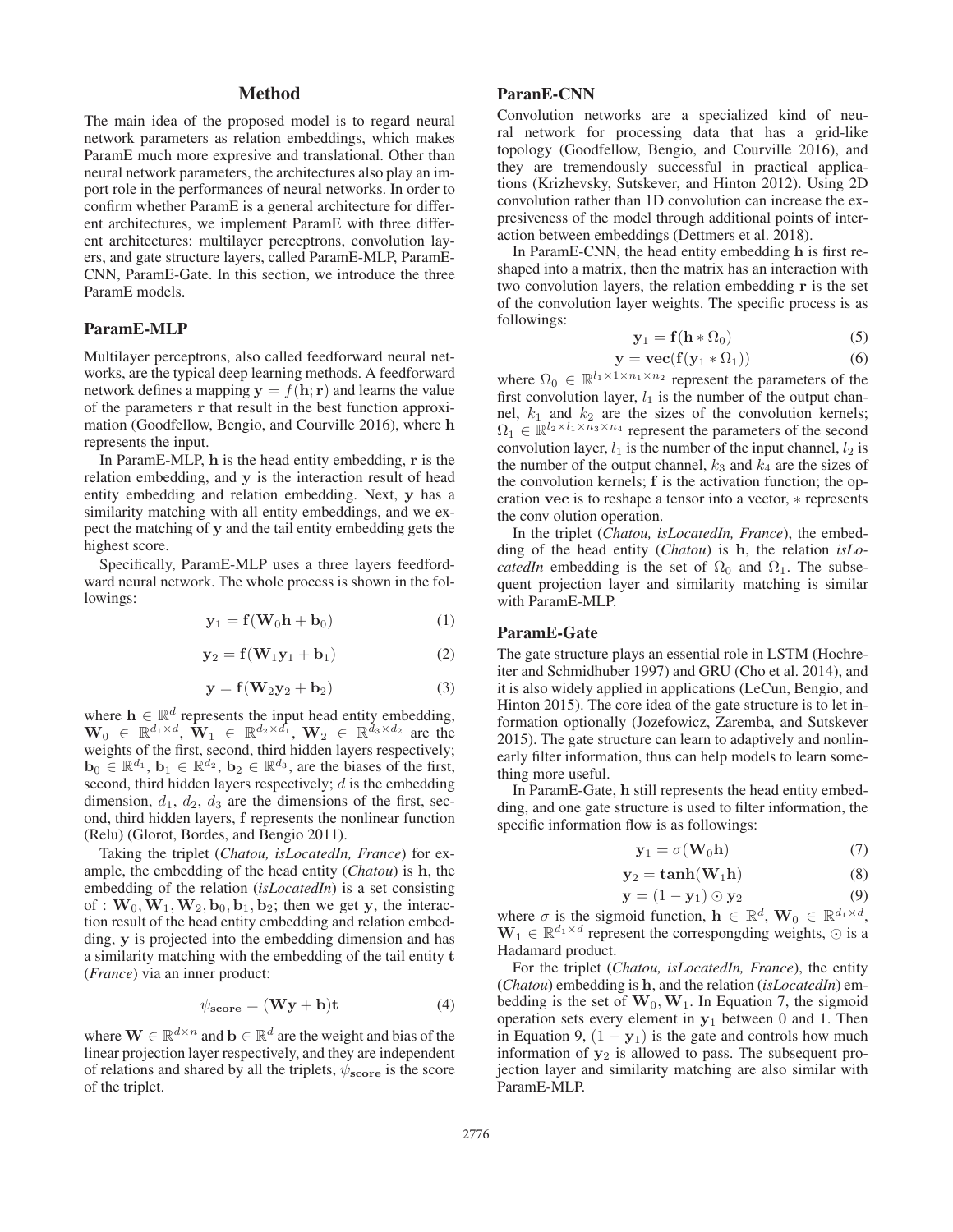

Figure 2: An illustration of the proposed ParamE. Taking the triplet (*Chatou, isLocatedIn, France*) for example, in ParamE, the network first loads the relation embeddings (*isLocatedIn*) as its parameters, then the head entity embedding (*Chatou*) is fed into the network and the output is vectorized and projected to the embedding dimension, through a linear layer. Then the result has a matrix multiplication with all the entity embeddings to get the logits. Finally, the score is generated after a sigmoid function on the logit.

#### **Training**

Although ParamE-MLP, ParamE-CNN, ParamE-Gate have different network architectures, the main ideas of them are the same, which are to regard neural network parameters as relation embeddings. They can be summrized in the following scoring function:

$$
\psi_{\text{score}} = ((\mathbf{f}_{\text{nn}}(\mathbf{h}; \mathbf{r}))\mathbf{W} + \mathbf{b})\mathbf{t}
$$
 (10)

where **fnn** represents a neural network, ParamE-MLP corresponds to multilayer perceptrons, ParamE-CNN corresponds to convolution layers , ParamE-Gate corresponds to and gate structure layers, more network architectures can be explored in the future, **h** is the head entity embedding and the input to a neural network, **r** is both the relation embedding and neural network parameters, **W** is the parameters of the projection layer, **t** is the tail entity embedding.

After we get the scores of the true triplets and false triplets, we use a sigmoid function  $\sigma(\cdot)$  to set every score between 0 and 1, which can be represented as

$$
p = \sigma(\psi_{\text{score}}) \tag{11}
$$

the loss function is the binary cross entropy loss, which is the same with ConvE (Dettmers et al. 2018). The whole information flow process is shown in Figure 2

Since the ParamE is relation-based, the training process is different from previous models, and the ParamE is trained relation by relation. We first divide the triplets into different groups according to the relation type, in other words, the triplets in one group has the same relation. We then calculate the ratio of the number of triples in each group to the number of all triples, and the training process is group by group. For one epoch, the number of iteration is **n**, and the number of batch size is **b**. When training in one epoch, we randomly pick up one group to train based on the ratio of each group, and the number of selections in one epoch is **n**. For one iteration, we randomly select **b** triplets from the corresponding group as the input, and the network loads the relation embeddings as its parameters. After one iteration training, the network parameters are saved for next loading.

In a word, we implement ParamE with three different architectures: multilayer perceptrons, convolution layers and gate structure layers. ParamE-MLP, ParamE-CNN, and ParamE-Gate show the ParamE is a general model for different networks, and more reasonable network architectures can be designed in the future.

## **Experiments**

## Background

Formally, if we take  $\mathcal E$  and  $\mathcal R$  as the sets of entities and relations, respectively. A knowledge graph can be represented as  $\mathcal{G} = \{(\mathbf{h}, \mathbf{r}, \mathbf{t})\} \subseteq \mathcal{E} \times \mathcal{R} \times \mathcal{E}$ . For each  $(\mathbf{h}, \mathbf{r}, \mathbf{t}) \in \mathcal{G}$ , we denote the reverse of **r** by **r**−<sup>1</sup>, and add an additional triplet  $(t, r^{-1}, h)$  to G. For example, for the triplet (*Chatou*, *isLocatedIn, France*), we add an additional triplet (*France, isLocatedIn reverse, Chatou*) to G. In addition, we replace the head or tail entity with other entities to generate false triplets for evaluate the embedding model.

There are many models for knowledge graph embedding, such as TransE (Bordes et al. 2013), ConvE (Dettmers et al. 2018), and we summarize the scoring functions and embedding parameter shapes of several representative knowledge graph embedding models in Table 1 to compare with ParamE.

#### Evaluation Protocol

The target of knowledge graph embedding is to learn a good representation of entities, relations, and a scoring function, such that we can predict a triple (**h**, **r**, **t**) with **h** or **t** unknown. When given (**h**, **r**), we should predict the correspongding **t**; or given (**r**, **t**), we are to get the correspongding **h**, which becomes predicting **h** when given  $(\mathbf{t}, \mathbf{r}^{-1})$ . In the experiments, this papers take one  $(\mathbf{h}, \mathbf{r})$  pair and score it against all entities simultaneously, same with ConvE (Dettmers et al. 2018).

In our experiments, we use the proportion of correct triples ranked in top 1,3,10, and mean reciprocal rank, the corresponding symbols in the results tables are Hits@1,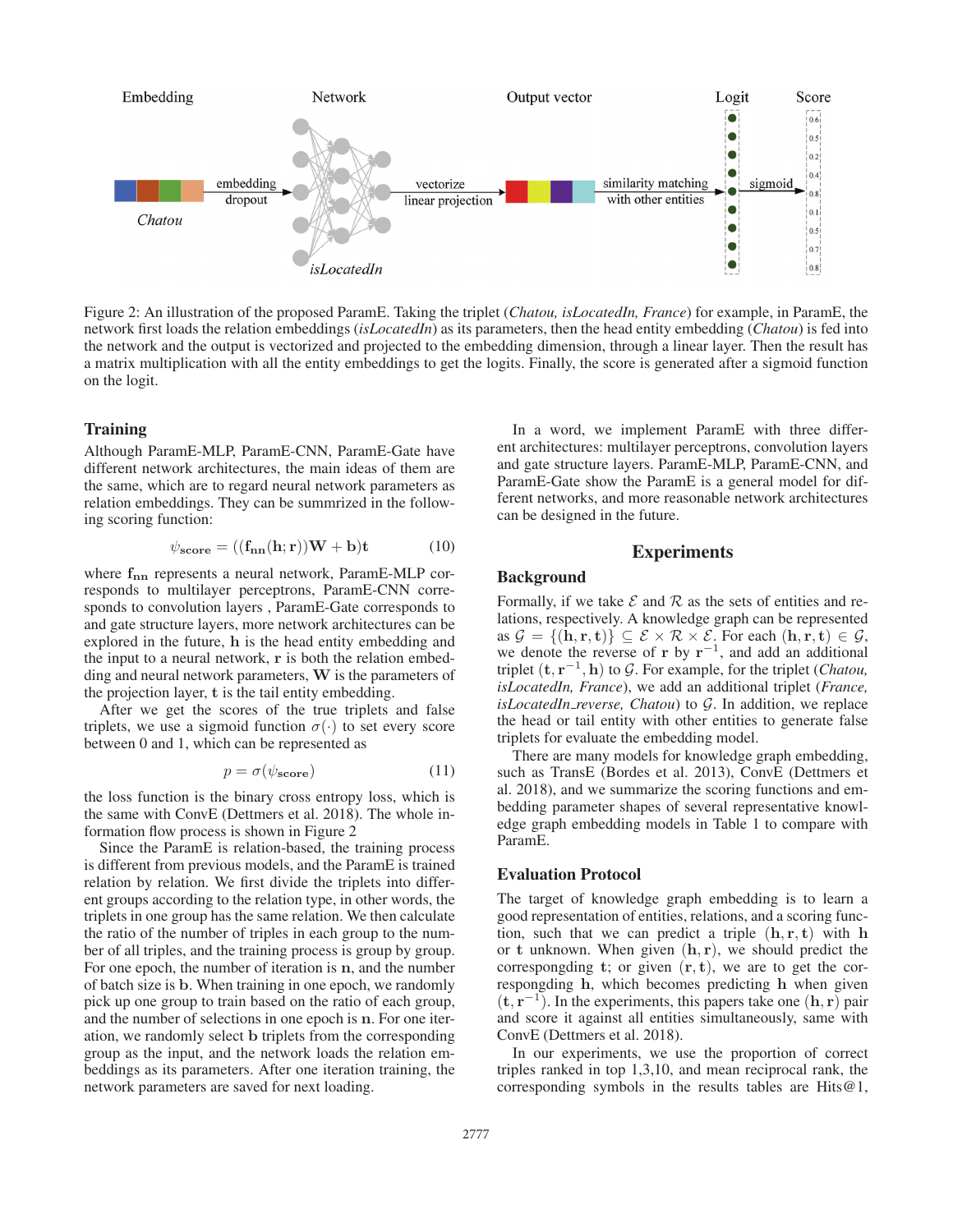Table 1: Scoring Functions  $\psi_r(\mathbf{h}, \mathbf{t})$  of different knowledge graph embedding model for link prediction, where  $\odot$  denotes the Hadamard product,  $\cdot$  denotes conjugate for complex vectors,  $*$  denotes 2D convolution,  $f$  denotes activation function,  $f_{\text{mlp}}(h; r)$ denotes three layers perceptrons, **h** is the input of three layers perceptrons, **r** is the parameters of three layers perceptrons, composed of  $W_0$ ,  $W_1$ ,  $W_2$ ,  $b_0$ ,  $b_1$ ,  $b_2$ ,  $\sigma$  denotes a sigmoid function.

| Model                          | Scoring Function $\psi_r(\mathbf{h}, \mathbf{t})$                                                                     | <b>Embedding Parameters</b>                                                                                                                                                            |
|--------------------------------|-----------------------------------------------------------------------------------------------------------------------|----------------------------------------------------------------------------------------------------------------------------------------------------------------------------------------|
| TransE(Bordes et al. 2013)     | $-\Vert h+r-t\Vert$                                                                                                   | $\mathbf{h}, \mathbf{r}, \mathbf{t} \in \mathbb{R}^k$                                                                                                                                  |
| DistMult(Yang et al. 2014)     | $\langle \mathbf{r}, \mathbf{h}, \mathbf{t} \rangle$                                                                  | $\mathbf{h}, \mathbf{r}, \mathbf{t} \in \mathbb{R}^k$                                                                                                                                  |
| ComplEx(Trouillon et al. 2016) | $\text{Re}(\langle \mathbf{r}, \mathbf{h}, \overline{\mathbf{t}} \rangle)$                                            | $\mathbf{h}, \mathbf{r}, \mathbf{t} \in \mathbb{C}^k$                                                                                                                                  |
| ConvE(Dettmers et al. 2018)    | $\mathbf{f}(\text{vec}(f([\overline{\mathbf{r}},\overline{\mathbf{h}}]*\Omega))\mathbf{W})\mathbf{t}$                 | $\mathbf{h}, \mathbf{r}, \mathbf{t} \in \mathbb{R}^k$                                                                                                                                  |
| SACN(Shang et al. 2019)        | $f(\text{vec}(\mathbf{M}(\mathbf{h}, \mathbf{r}))\mathbf{W})\mathbf{t}$                                               | $\mathbf{h}, \mathbf{r}, \mathbf{t} \in \mathbb{R}^k$                                                                                                                                  |
| RotatE(Sun et al. 2019)        | $-\ \mathbf{h}\odot\mathbf{r}-\mathbf{t}\ ^2$                                                                         | $\mathbf{h}, \mathbf{r}, \mathbf{t} \in \mathbb{C}^k,  r_i =1$                                                                                                                         |
| ParamE-MLP                     | $(\mathbf{Wf_{mlp}}(\mathbf{h}; \mathbf{r}) + \mathbf{b})\mathbf{t}$                                                  | $\mathbf{h}, \mathbf{t} \in \mathbb{R}^{k_0}, \mathbf{r} = (\mathbf{W_i} \in \mathbb{R}^{k_{i+1} \times k_i}, \mathbf{b_i} \in \mathbb{R}^{k_{i+1}}), i = 0, 1, 2$                     |
| ParamE-CNN                     | $\mathbf{W}(\mathbf{vec}(f(f(h * \Omega_0) * \Omega_1)) + \mathbf{b})\mathbf{t}$                                      | $\mathbf{h}, \mathbf{t} \in \mathbb{R}^k, \mathbf{r} = (\Omega_0 \in \mathbb{R}^{l_1 \times 1 \times n_1 \times n_2}, \Omega_1 \in \mathbb{R}^{l_2 \times l_1 \times n_1 \times n_2})$ |
| ParamE-Gate                    | $(\mathbf{W}((1-\sigma(\mathbf{W}_0\mathbf{h})) \odot \textbf{tanh}(\mathbf{W}_1\mathbf{h})) + \mathbf{b})\mathbf{t}$ | $\mathbf{h}, \mathbf{t} \in \mathbf{R}^k, \mathbf{r} = (\mathbf{W}_0 \in \mathbb{R}^{k_1 \times k}, \mathbf{W}_1 \in \mathbb{R}^{k_1 \times k})$                                       |

Table 2: Statistics of different datasets

| Dataset     | FB15k-237       | WN18RR |
|-------------|-----------------|--------|
| Entities    | 14541           | 40943  |
| Relations   | 237             | 11     |
| Training    | $\sqrt{272}115$ | 86835  |
| Validation  | 17535           | 3034   |
| Test        | 20466           | 3134   |
| $\Delta$ 11 | 310116          | 93003  |

Hits@3, Hits@10, MRR. Similar to previous work (Bordes et al. 2013), we use a filtered setting,i.e we remove corrupt triples which are already present in the or validation or test sets.

#### **Datasets**

We use two benchmark datasets(FB15k-237 and WN18RR) to evaluate the performances of ParamE-MLP, ParamE-CNN, ParamE-Gate.

FB15k-237 FB15k-237 (Toutanova and Chen 2015) dataset contains 310116 triples with 14541 entities and 237 types of relations. As a subset of FB15K (Bordes et al. 2013), originally derived from Freebase, FB15k-237 does not consist of inverse relations.

WN18RR WN18RR (Dettmers et al. 2018) contains 93003 triples with 40943 entities and 11 kinds of relations. WN18RR is a subset of WN18 (Bordes et al. 2013) which is from WordNet. Comparing with WN18, WN18RR dose not suffer inverse relation test leakage.

The details of the two datasets are listed in Table 2.

#### Experimental Setup

Sine ParamE is relation-based, relation embeddings are parameters of neural networks. For one time training, we load the relation embeddings as the network parameters, so we have to train triplets with the same relation one time. We first divide all the triplets into different groups based on the type of relations in triplets. In other words, triplets in one group have the same relation. As is shown in Table 4 and Table 5, the numbers of different relation triplets vary greatly, if

the number of one group of triplets is large, we need to give them more chances to train. So we calculate the ratio of the number of different groups of triplets to the total number of triplets.

There are 237 types of relations in FB15k-237 dataset, and 11 types of relation in WN18RR dataset. As a result, the number of iteration in FB15k-237 dataset should be larger than in WN18RR dataset, and the batch size in FB15k-237 dataset should be smaller than in WN18RR dataset. For each epoch, we randomly select one relation to train according to its ration, and the number of selections is the iteration; once we get one relation, we randomly choose some triplets within the group with the selected relation, the number of triplets is the batch size.

The learning rate decay is utilized for quicker convergence, after several epochs, the current learning rate multiplies a decay factor. For WN18RR, after 3 epochs, the current learning rate multiplies 0.99; for FB15k-237, the decay period is 10 epochs, and the decay factor is 0.8. The label smoothing (Szegedy et al. 2016) is also used to reduce overfitting.

For WN18RR dataset and FB15k-237 dataset, the embedding dimension of entities is different in different neural network architectures. In ParamE-MLP, the dimension of the first, second, third hidden layers are 200, 400, 800, respectively. After each hidden layer, there are dropout (Srivastava et al. 2014) operations to release overfitting. In ParamE-CNN, the number of output channel in the first convolution layer is 32, and the number of output channel in the second convolution layer is 64; the kernel size in the two convolution layers is  $3 \times 3$ .

We use the adaptive moment(Adam) algorithm (Kingma and Ba 2014) for training these models. In ParamE-CNN, we use batch normalization (Ioffe and Szegedy 2015) and layer normalization (Ba, Kiros, and Hinton 2016) in ParamE-Gate to reduce training time and increase rate of convergence.

# Result

The results of the ParamE models on the standard FB15k-237 dataset, WN18RR dataset are shown in Table 3. We compare ParamE-MLP, ParamE-CNN, ParamE-Gate with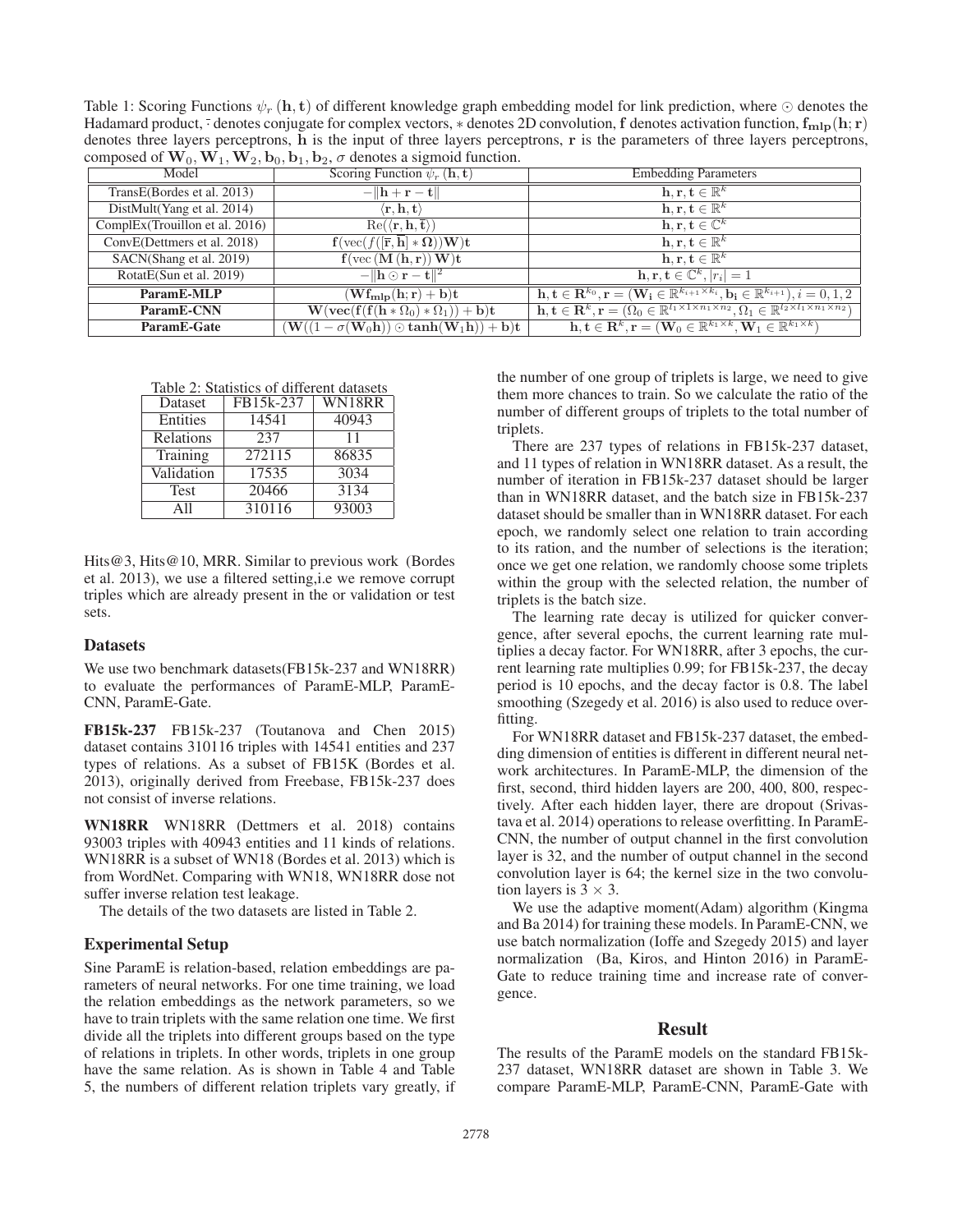| Model                          | FB15k-237  |           |           | WN18RR     |            |        |        |            |
|--------------------------------|------------|-----------|-----------|------------|------------|--------|--------|------------|
|                                | <b>MRR</b> | Hits $@1$ | Hits $@3$ | Hits $@10$ | <b>MRR</b> | Hits@1 | Hits@3 | Hits $@10$ |
| TransE(Bordes et al. 2013)     | 0.294      |           |           | 0.465      | 0.226      |        |        | 0.501      |
| DistMult(Yang et al. 2014)     | 0.241      | 0.155     | 0.263     | 0.419      | 0.43       | 0.39   | 0.44   | 0.49       |
| ComplEx(Trouillon et al. 2016) | 0.247      | 0.158     | 0.275     | 0.428      | 0.44       | 0.41   | 0.46   | 0.51       |
| ConvE(Dettmers et al. 2018)    | 0.325      | 0.237     | 0.356     | 0.501      | 0.43       | 0.40   | 0.44   | 0.52       |
| SACN(Shang et al. 2019)        | 0.36       | 0.27      | 0.40      | 0.55       | 0.47       | 0.43   | 0.48   | 0.54       |
| RotatE(Sun et al. 2019)        | 0.338      | 0.241     | 0.375     | 0.533      | 0.476      | 0.428  | 0.492  | 0.571      |
| D4-STE(Xu and Li $2019$ )      | 0.320      | 0.230     | 0.353     | 0.502      | 0.480      | 0.452  | 0.491  | 0.536      |
| D4-Gumbel(Xu and Li $2019$ )   | 0.300      | 0.204     | 0.332     | 0.496      | 0.486      | 0.442  | 0.505  | 0.557      |
| ParamE-MLP                     | 0.314      | 0.240     | 0.339     | 0.459      | 0.407      | 0.384  | 0.429  | 0.445      |
| ParamE-CNN                     | 0.393      | 0.304     | 0.426     | 0.576      | 0.461      | 0.434  | 0.472  | 0.513      |
| ParamE-Gate                    | 0.399      | 0.310     | 0.438     | 0.573      | 0.489      | 0.462  | 0.506  | 0.538      |

Table 3: Results of link prediction for FB15k-237, WN18RR

several state-of-the-art models, including TransE (Bordes et al. 2013), DistMult (Yang et al. 2014) , ComplEx (Trouillon et al. 2016), ConvE (Dettmers et al. 2018) , SACN (Shang et al. 2019), RotatE (Sun et al. 2019), D4-STE(Xu and Li 2019), and D4-Gumbel(Xu and Li 2019).

We can see that ParamE-Gate nearly outperfoms all the other models. In FB15k-237 dataset, the ParamE-Gate model is 3.9% higher than SACN's MRR, 4% higher than SACN's Hits@1, 3.7% higher than SACN's Hits@3, in ParamE-CNN, the Hits@10 is 2.6% higher than SACN's Hits@10. In WN18RR dataset, ParamE-Gate improves upon D4-Gumbel's MRR by a margin of 0.3%, upon D4-STE's Hits@1 by a margin of 1%, upon D4-Gumbel's Hits@3 by a margin of 0.1%.

Due to the differences of the FB15k-237 dataset and WN18RR dataset, some models may get high performances in FB15k-237, like SACN, but not suitable for the WN18RR dataset. While other models are the opposite, such as RotatE, D4-STE and D4-Gumbel. The ParamE-CNN prefers FB15k-237 dataset rather than WN18RR dataset. However, ParamE-Gate can work well in the both datasets.

Comparing with other evaluation criterion, the ParamE-Gate works better on Hits@1 than Hits@3,10 or MRR. In FB15k-237 compared with SACN, the ParanE-Gate improves 4.0% on Hits@1, much better than 2.6% on Hits@10, so the same as in WN18RR. In the training process, head entity embeddings are like input features, and tail entity embeddings are like output, so the network tends to learn the mapping between the head entity and the most likely correct tail entity. As a result, the improvement on Hits@1 of the ParamE is more obvisious than others.

ConvE and ParamE-CNN have similar network architectures, and the difference is that the relation embeddings are the input in ConvE, but the parameters in ParamE-CNN. Experiments on the both models show the ParamE-CNN can capture the intrinsic property and is more reasonable.

For the ParamE-MLP, ParamE-CNN, ParamE-Gate, the ParamE-MLP gets the worst performance because MLP has a weaker modeling ability than convolution layers and gate structure. Although convolution layers are good at extracting feature, the head entity embeddings do not have spa-

tial structure, therefore ParamE-CNN model dose not get the best performance. Since the gate structure can optionally let information through, useful information is allowed to pass while the rest is filtered, so the ParamE-Gate is more effective.

# Analysis of performances of different kinds of relations

In order to make better use of the nonlinerailty ability of neural networks, we regard networks parameters as relation embeddings, which is the advantage of our model. However, this method may have some disadvantages. We all know training a good neural network needs lots of data. In the two datasets, the number of triplets belonging to different relations varies a lot. As is shown in Table 4, there are totally 11 relations in WN18RR, and we list the number of triplets belonging to different relations. We can see relation ' hypernym' has 34796 triplets in the training set, 1251 triplets in the test set; relation ' similar to' only has 80 triplets in the training set, 3 triplets in the test set. Table 5 shows information in FB15k-237, since there are 237 kinds of relations, so we randomly select 11 relations. The relation with the most triplets can have 10945 triplets in the training set, 1311 triplets in the test set; the relation with fewer triplets only has 264 triplets in the training set, 18 triplets in the test set.

We list the ParamE-Gate performance of different relations in Table 4 and Table 5 to check whether the relation with more triplets has a better result than the relation with fewer triplets. The model is trained with all the triplets and tested on every single relation repsectively. In Table 4, relation ' hypernym' with the most triplets gets a poor performance (MRR 0.196, Hits@1 0.161, Hits@3 0.214, Hits@10 0.261), relation '\_derivationally\_related\_form' with the second most triplets has a much better result (MRR 0.957, Hits@1 0.953, Hits@3 0.961, Hits@10 0.964). Relation '\_verb\_group' with only 1138 triplets in the training set has the best result (MRR 0.975, Hits@1 0.974, Hits@3 0.974, Hits@10 0.974), however relation ' member of domain region' with nearly the same number as ' verb group' has a much worse result (MRR 0.170,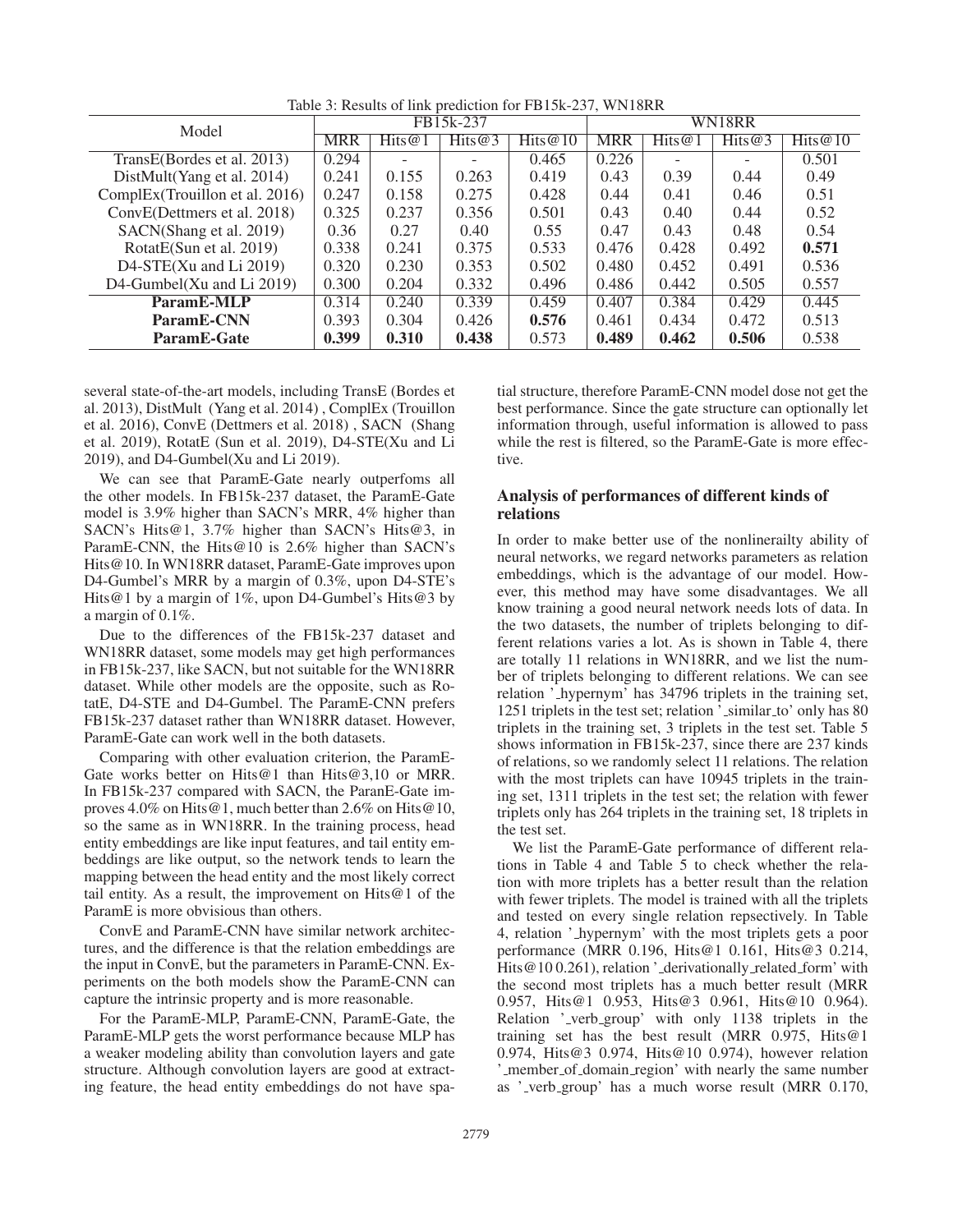| <b>Relation Name</b>                | training number | test number | <b>MRR</b> | Hits $@1$ | Hits@3   | Hits $@10$ |
|-------------------------------------|-----------------|-------------|------------|-----------|----------|------------|
| hypernym                            | 34796           | 1251        | 0.196      | 0.161     | 0.214    | 0.261      |
| _derivationally_related_form        | 29715           | 1074        | 0.957      | 0.953     | 0.961    | 0.964      |
| $\overline{\text{m}}$ ember_meronym | 7402            | 253         | 0.139      | 0.080     | 0.158    | 0.241      |
| has part                            | 4816            | 172         | 0.124      | 0.076     | 0.156    | 0.203      |
| _synset_domain_topic_of             | 3116            | 114         | 0.553      | 0.491     | 0.596    | 0.667      |
| instance_hypernym                   | 2921            | 122         | 0.594      | 0.508     | 0.648    | 0.754      |
| also_see                            | 1299            | 56          | 0.598      | 0.554     | 0.643    | 0.643      |
| _verb_group                         | 1138            | 39          | 0.975      | 0.974     | 0.974    | 0.974      |
| _member_of_domain_region            | 923             | 26          | 0.170      | 0.12      | 0.27     | 0.27       |
| _member_of_domain_usage             | 629             | 24          | 0.025      | $\Omega$  | $\Omega$ | 0.125      |
| _similar_to                         | 80              | 3           | 0.186      |           | 0.333    | 0.333      |

Table 4: The numbers and performances of different kinds of relation in WN18RR.

Table 5: The numbers and performances of different kinds of relation in FB15k-237.

| <b>Relation Name</b>       | training number | test number | <b>MRR</b> | Hits $@1$ | Hits@3 | Hits@10          |
|----------------------------|-----------------|-------------|------------|-----------|--------|------------------|
| /people/person/profession  | 10945           | 1311        | 0.651      | 0.519     | 0.738  | 0.891            |
| /music/genre/artists       | 5880            | 664         | 0.164      | 0.107     | 0.179  | 0.274            |
| /film/film/language        | 2570            | 314         | 0.763      | 0.669     | 0.780  | 0.904            |
| /music/record_label/artist | 2226            | 266         | 0.062      | 0.023     | 0.052  | 0.127            |
| /film/film/country         | 2407            | 131         | 0.690      | 0.580     | 0.756  | 0.893            |
| /film/film/written_by      | 787             | 26          | 0.029      | $\Omega$  | 0.038  | 0.077            |
| /people/person/languages   | 783             | 98          | 0.765      | 0.694     | 0.796  | 0.929            |
| /film/film_subject/films   | 603             | 77          | 0.005      | $\Omega$  | 0      | $\left( \right)$ |
| /sports/sports_team/sport  | 423             | 53          | 0.972      | 0.962     | 0.981  | 0.981            |
| /film/film/story_by        | 394             | 31          | 0.253      | 0.161     | 0.323  | 0.387            |
| /film/film/film_festivals  | 264             | 18          | 0.542      | 0.333     | 0.722  | 0.889            |

Hits@1 0.12, Hits@3 0.27, Hits@10 0.27). In FB15k-237 dataset from Table 5, we can also see the relation with many triplets can have a bad result, the relation with few triplets may have a good performance.

From the analysis above, there is no obvisious correlation between the number of triplets and the performance for every relation in the ParamE-Gate. This is mainly because the ParamE-Gate can extract the features of the entire knowledge graph and learn effective entity embeddings.

## Conclusion and Future Work

We developed a new kind of knowledge graph embedding method for link prediction called ParamE. The key idea of ParamE is to regard neural network parameters as relation embeddings. Compared with some neural network based models, ParamE makes use of the translational properties of relations. ParamE has a stronger expresiveness than traditional translational models. In addition, ParamE regards entitiy embeddings and relation embeddings are from different vector space, i.e., one is feature space and the other is parameter space, which is very reasonable, since entities and relations are totally different kinds of words. We implement ParamE with three different neural network architectures: multilayer perceptrons(MLP) (Goodfellow, Bengio, and Courville 2016), convolution layers (Krizhevsky, Sutskever,

and Hinton 2012) and gate structure layers (Hochreiter and Schmidhuber 1997), called ParamE-MLP, ParamE-CNN, ParamE-Gate, respectively. The experment results on the three ParamE models show the ParamE is a general method for different network architectures, more reasonable architectures can be explored in the future. The ParamE models have an obvisious improvement than the previous stateof-the-art meths such as SACN (Shang et al. 2019) , RotatE (Sun et al. 2019), D4-STE(Xu and Li 2019), and D4- Gumbel(Xu and Li 2019) .

In the future work, we would like to incorporate graph structure information into the ParamE models, such as the neighbor entities. Combining graph neural network with the ParamE models may be a good choice. In addition, we would also like to make a study of some relations with poor performance in Table 4 and Table 5. Some well-designed neural networks may be able to deal with such relations.

## Acknowledgments

This work is supported by the National Key Research and Development Plan of China (No.2018YFB1005003),<br>and National Natural Science Foundation of and National Natural Science Foundation of China (No.61425017, No.61831022, No.61771472, No.61773379).